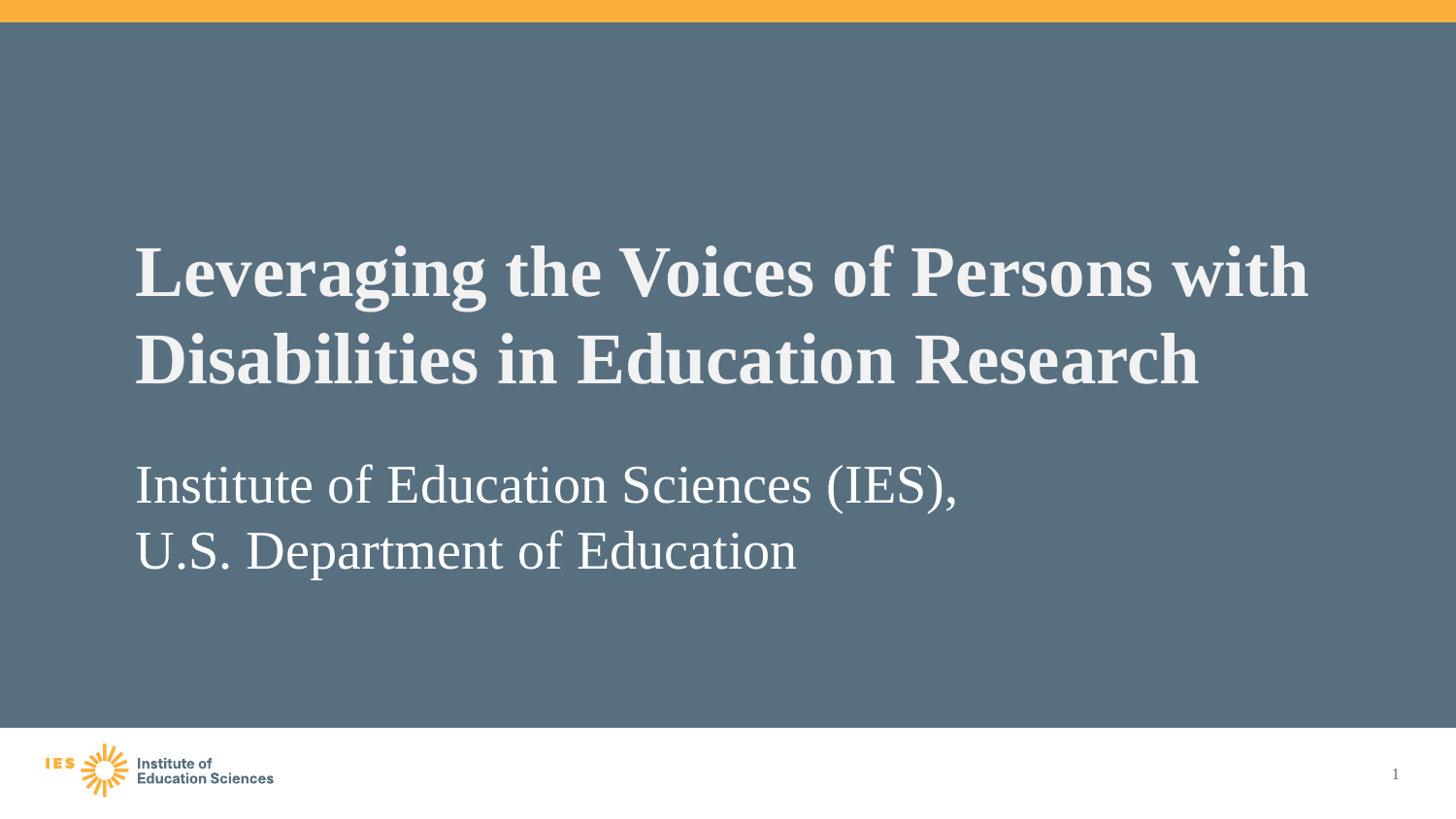### Ground Rules

- Mute your microphone unless asked to speak
- During the discussion, you may respond in the chat or by raising your hand and coming off mute when asked to speak (you may also use your camera if you'd like)
- If you would prefer to respond to the discussion questions through email or if you have follow-up questions or ideas, please send them to [IESVirtualTA@ed.gov](mailto:IESVirtualTA@ed.gov)

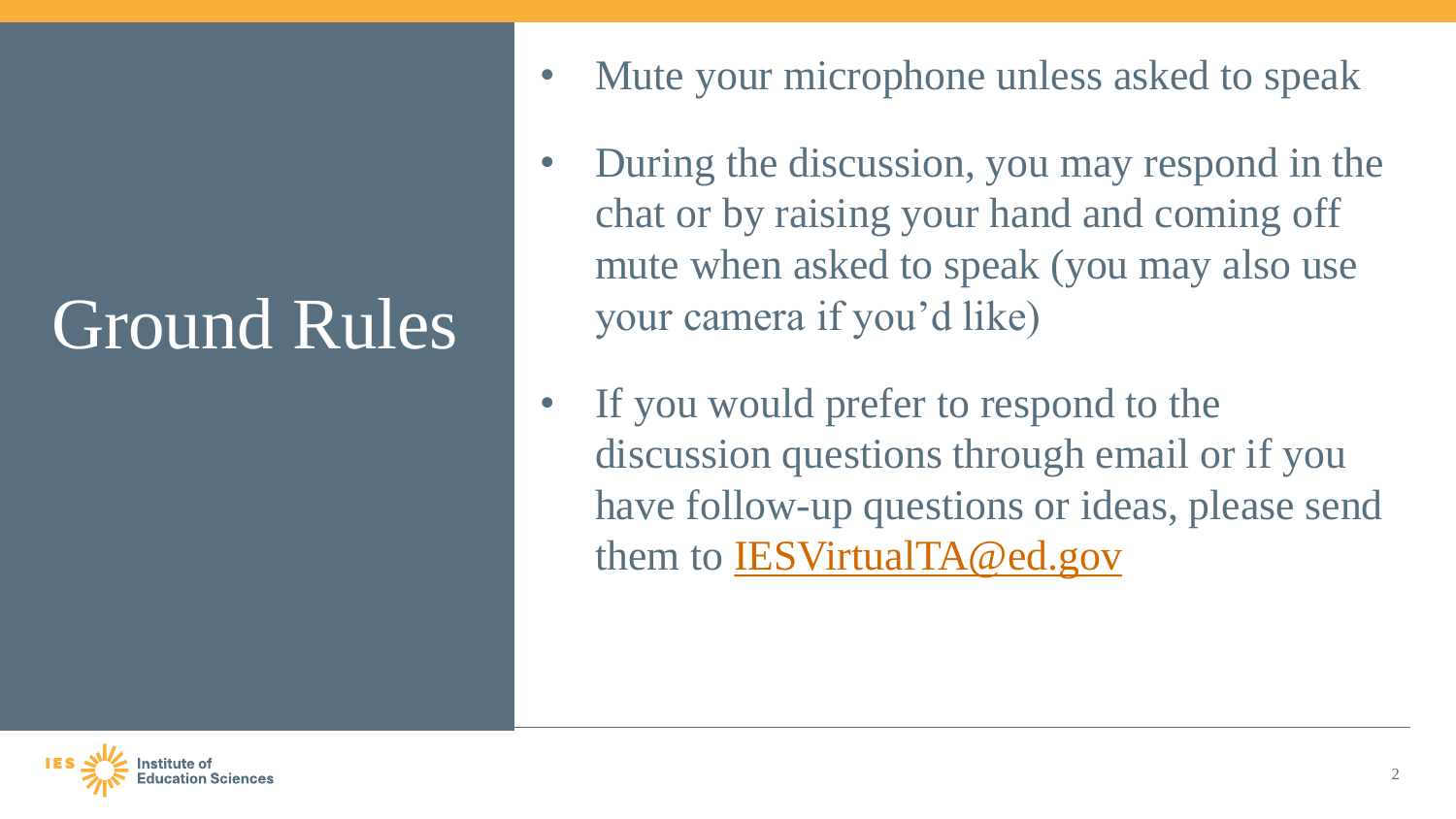Motivation for Today's Session

- All IES work benefits from diverse perspectives
- Our ability to support high-quality research depends on our ability to attract, train, and support talented researchers from all backgrounds
- This listening session is part of our process for considering unanticipated systemic barriers and learning how we can broaden participation in our research grants programs and better support diversity, equity, inclusion, and accessibility in education research

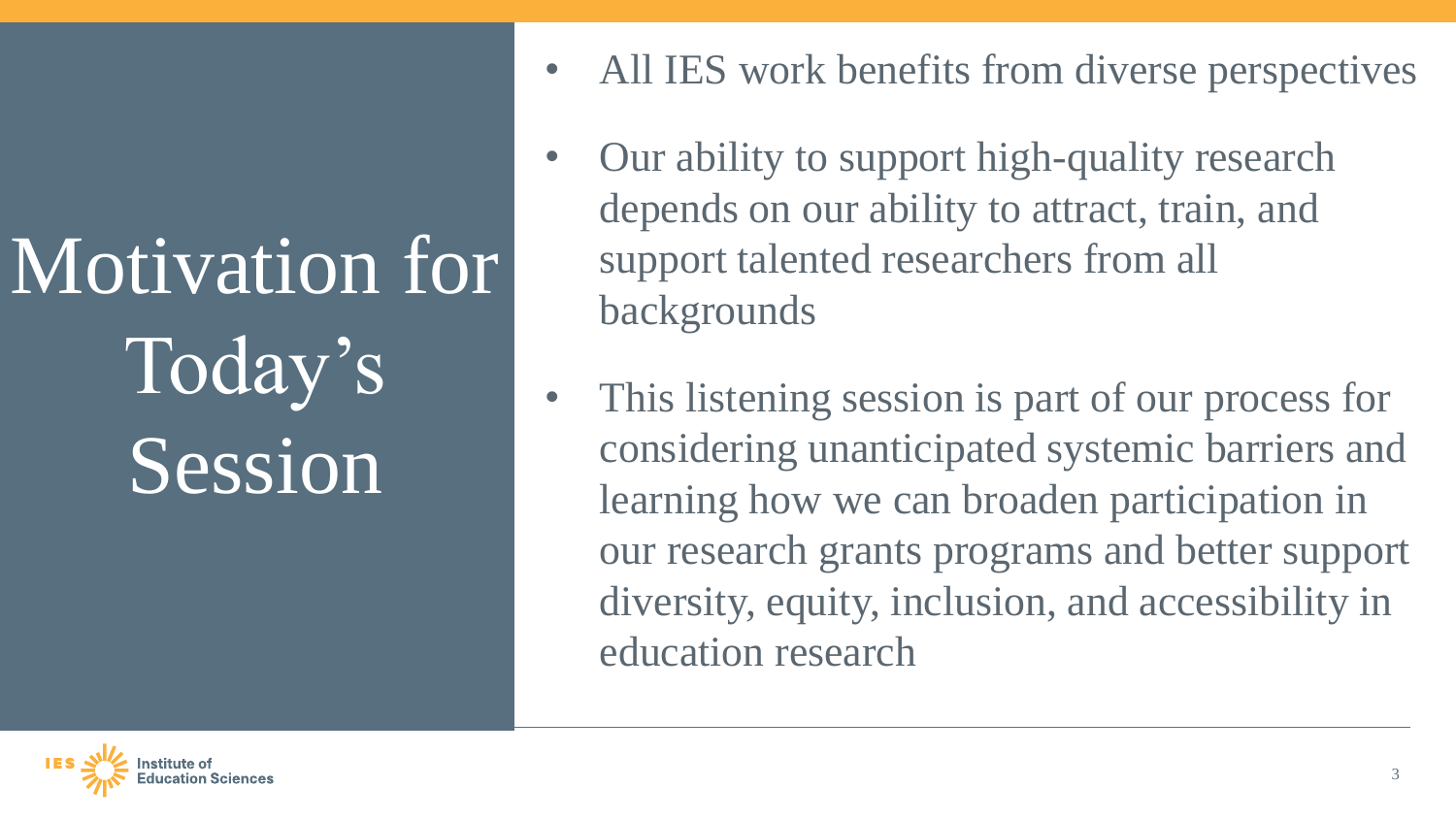#### Background on IES

- Independent research arm of the U.S. Department of Education
- Established by the Education Sciences Reform Act of 2002, in part to improve academic achievement and access to educational opportunities for all students
- Comprised of four centers, as well as an Office of Science:
	- National Center for Education Evaluation and Regional Assistance
	- National Center for Education Statistics
	- **National Center for Education Research**
	- **National Center for Special Education Research**

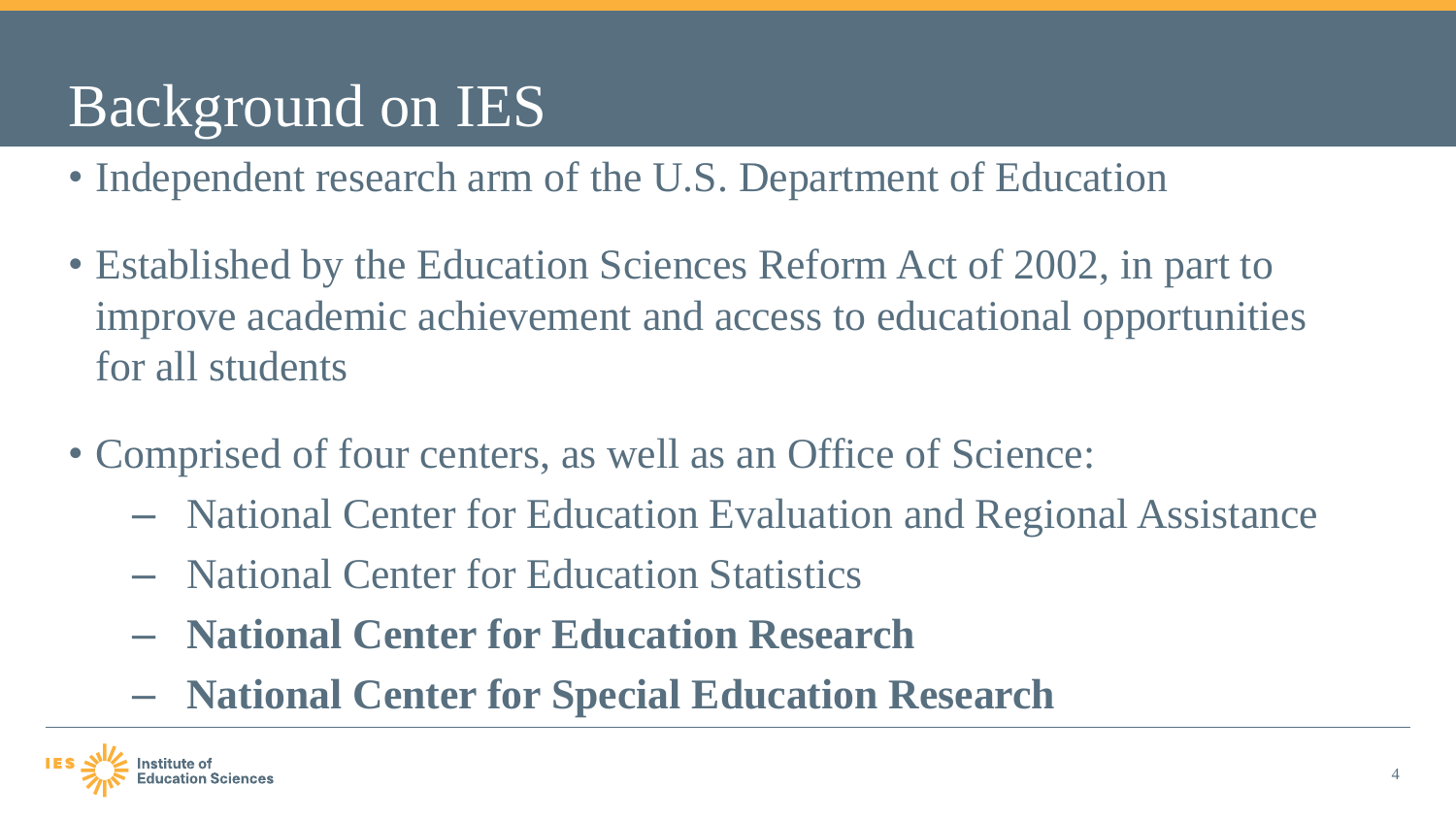#### Objectives of IES Education and Special Education Research Grants Programs

- Develop or identify education interventions (practices, programs, policies, and approaches) that enhance education outcomes and can be widely deployed
- Identify what does not work and thereby encourage innovation and further research
- Understand the processes that underlie the effectiveness of education interventions and variations in effectiveness
- Develop measures of academic achievement and progress
- Support research and national leadership on core issues

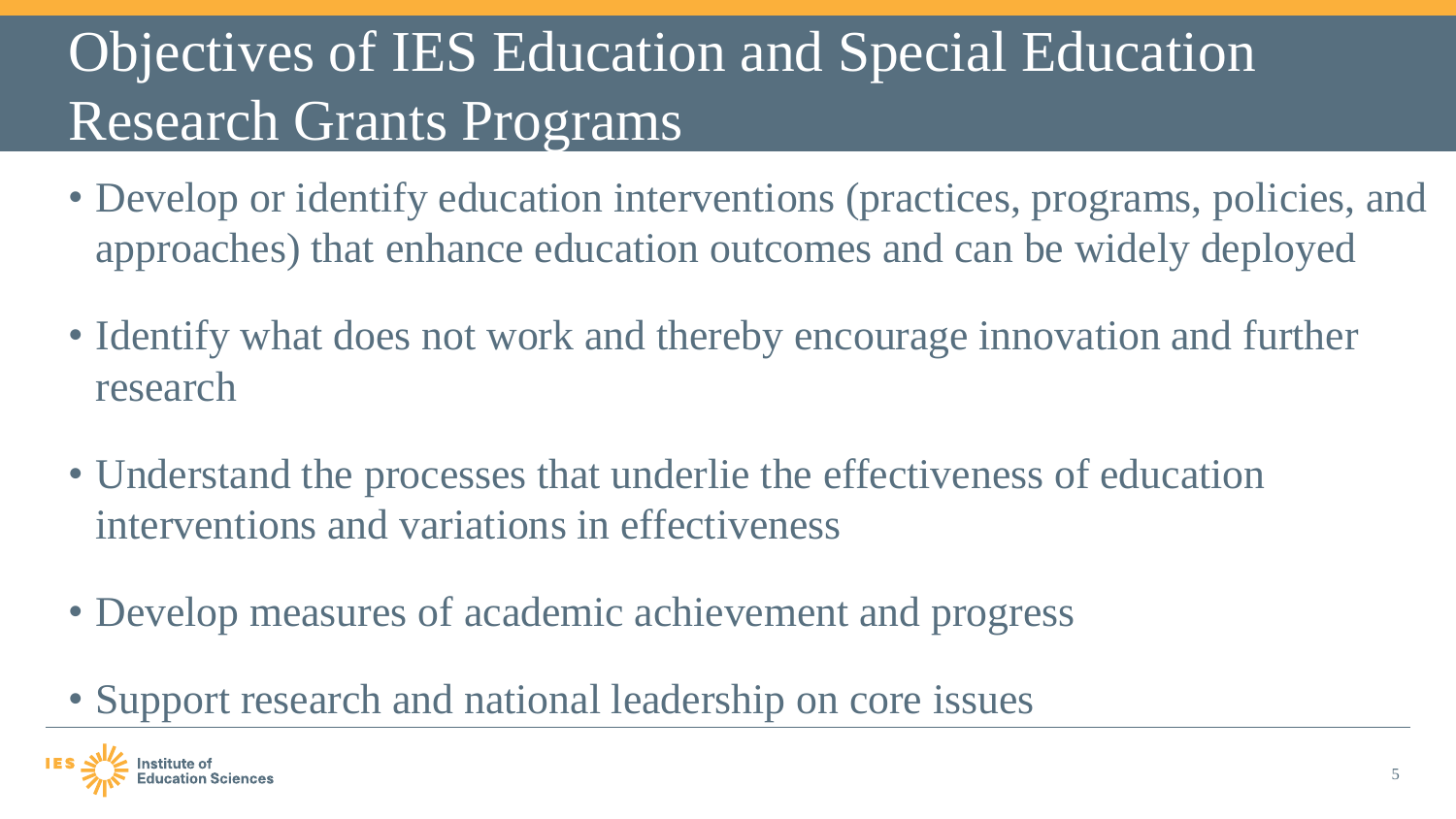#### Objectives of IES Research Training Programs

- Prepare individuals to conduct high-quality education research that advances knowledge within the field and addresses issues important to education policymakers and practitioners
- Train and mentor students and researchers from diverse backgrounds in order to encourage their entry into and success within education research careers
- Improve the quality of education research and encourage new ideas, approaches, and perspectives

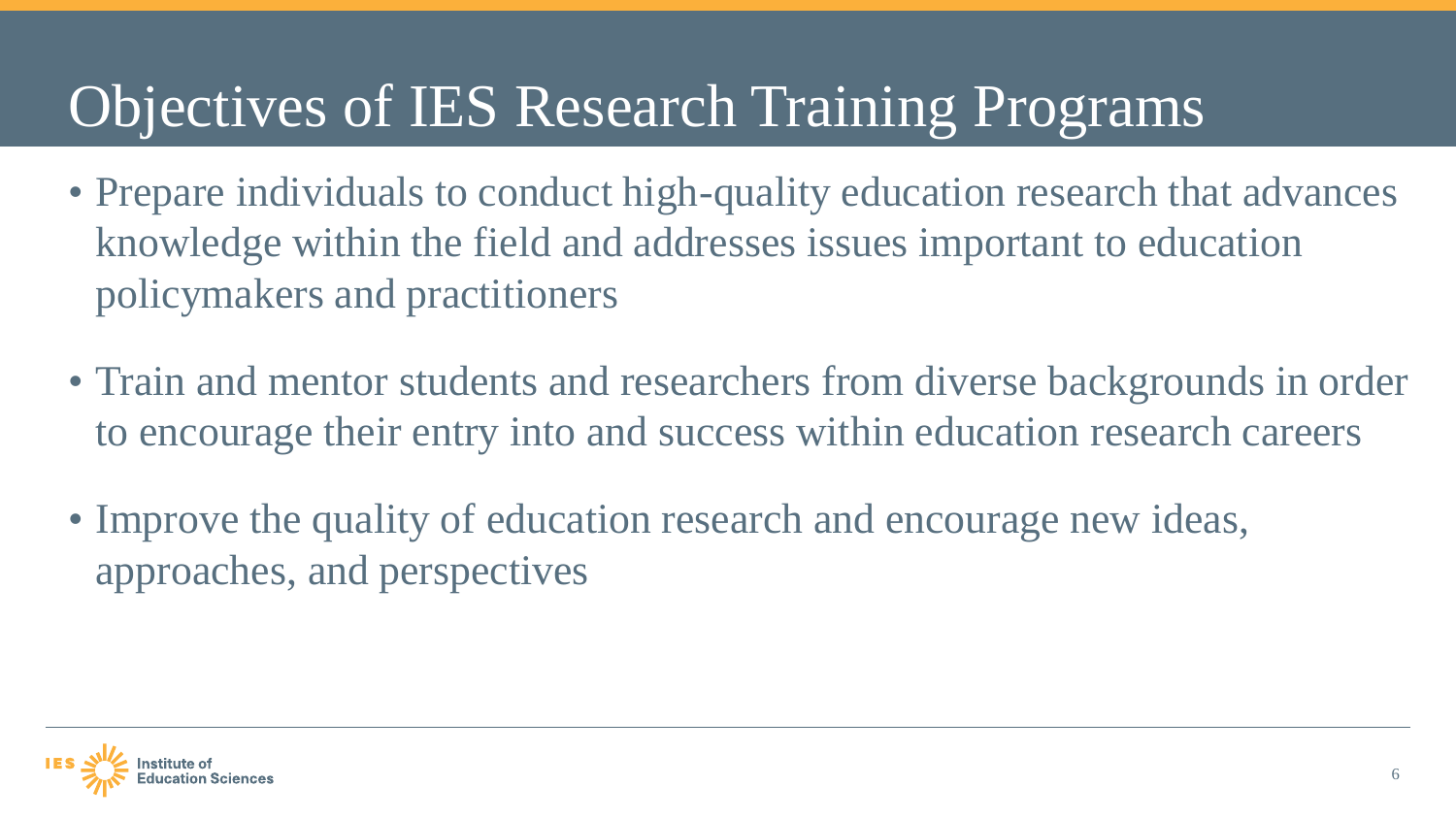#### IES Office of Science

- The **Office of Science** oversees scientific peer review activities
- IES is required to have a peer review system for grant applications, involving highly qualified individuals
- The Office of Science is separate from the IES centers that fund research grants and contracts, provide technical assistance to applicants, and work with grantees and contractors
- This is intended to allow for an application review process that is as objective as possible

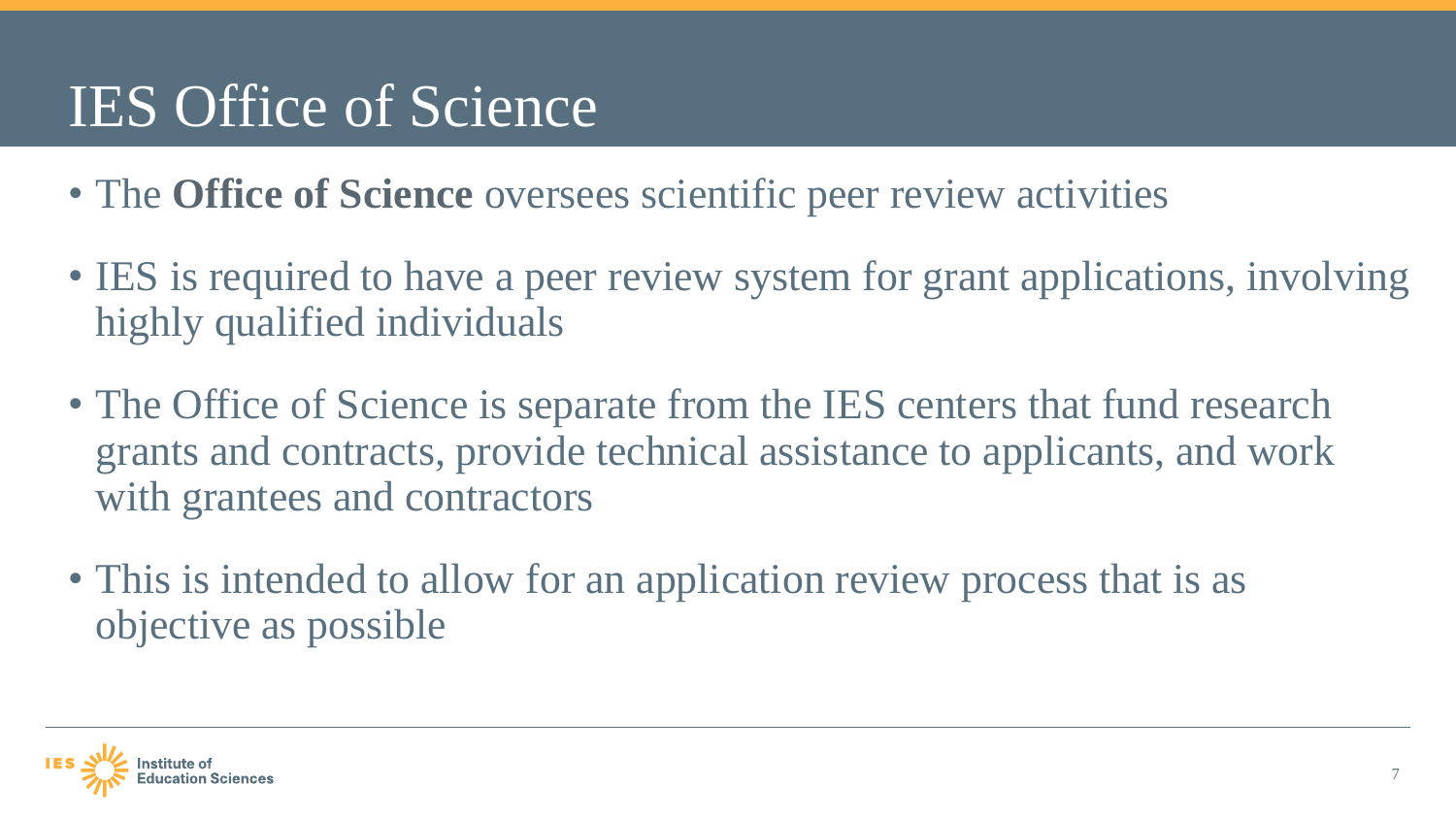#### Peer Review of Grant Applications

- More information about the peer review process can be found at <https://ies.ed.gov/director/sro/index.asp>
- Individuals interested in serving on grant peer review panels can
	- Visit <https://iesreview.ed.gov/ReviewerRecruitment>
	- Contact [Lisa.Bridges@ed.gov](mailto:Lisa.Bridges@ed.gov)

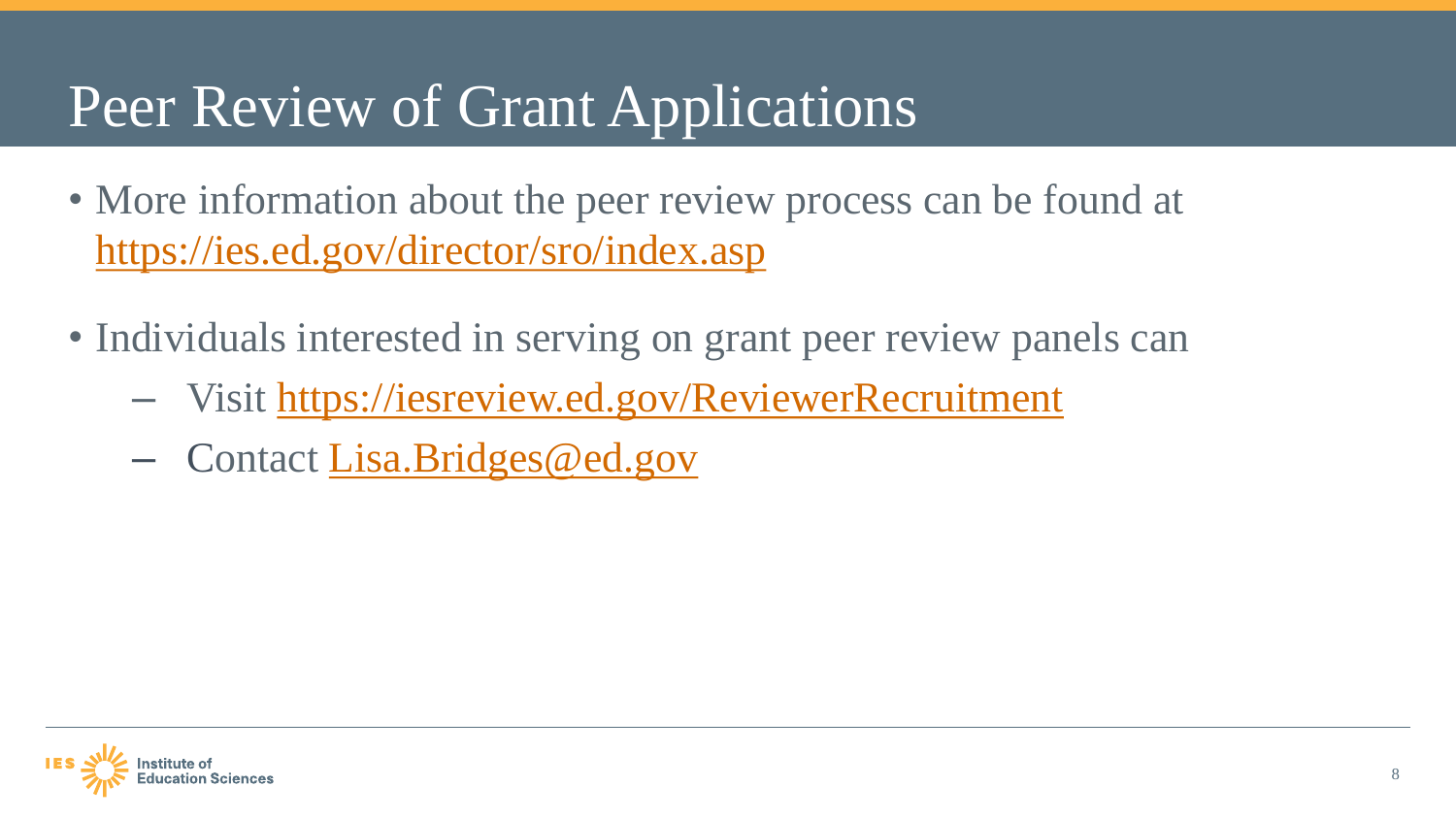## Ground Rules Reminder

- Mute your microphone unless asked to speak
- During the discussion, you may respond in the chat or by raising your hand and coming off mute when asked to speak (you may also use your camera if you'd like)
- If you respond to a discussion question in the chat or submit a question, we will read it aloud
- If you would prefer to respond to the discussion questions through email or if you have followup questions or ideas, please send them to [IESVirtualTA@ed.gov](mailto:IESVirtualTA@ed.gov)

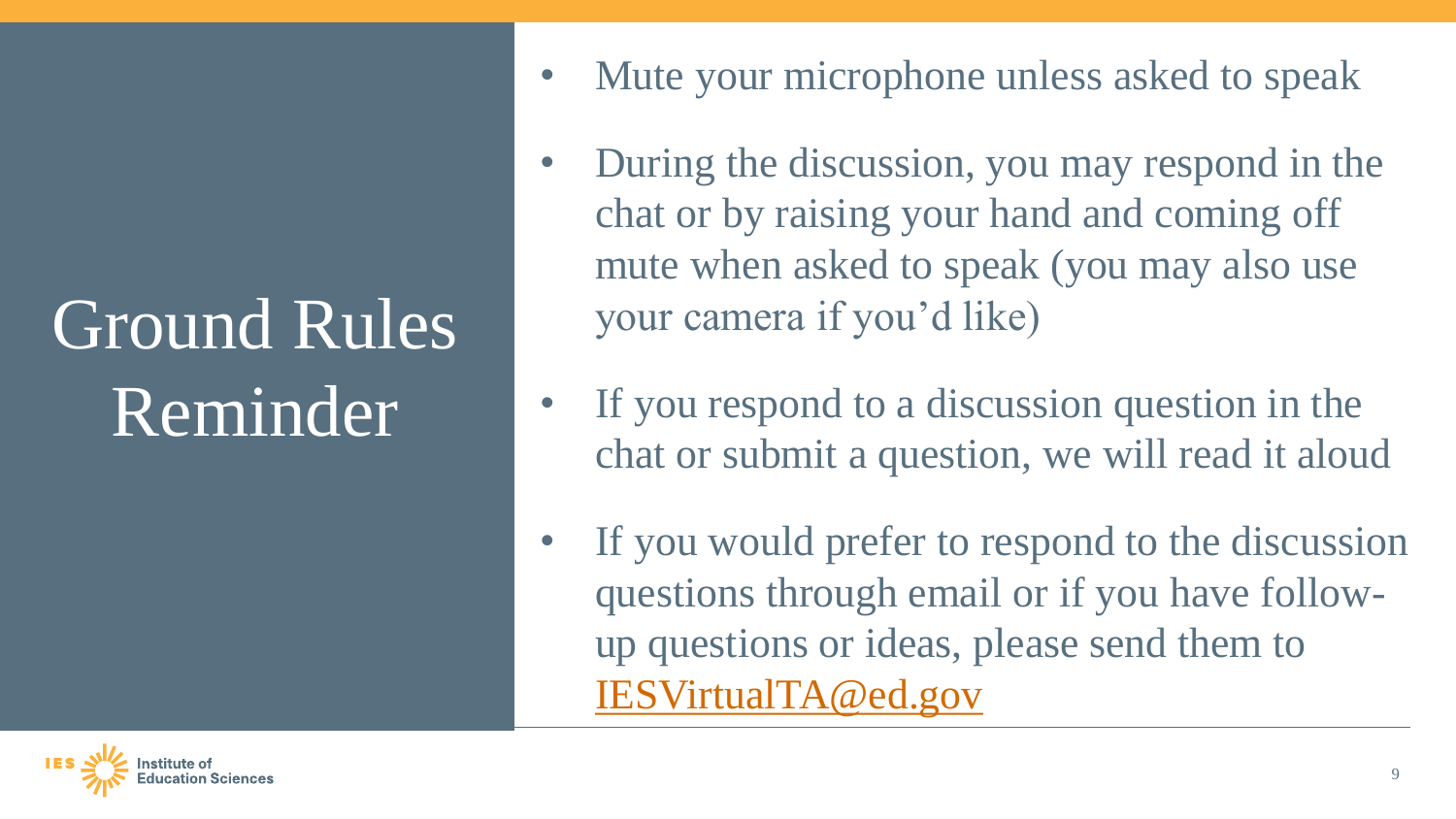## **Discussion**

- How have your disability and other intersecting identities shaped your experiences in becoming a researcher?
- How have your disability and other intersecting identities impacted (or how might it impact) your experiences applying for and conducting an IES research grant (including going through the review process)?
- How can IES support increasing the education research capacity of students, researchers, and organizations from various disability communities?